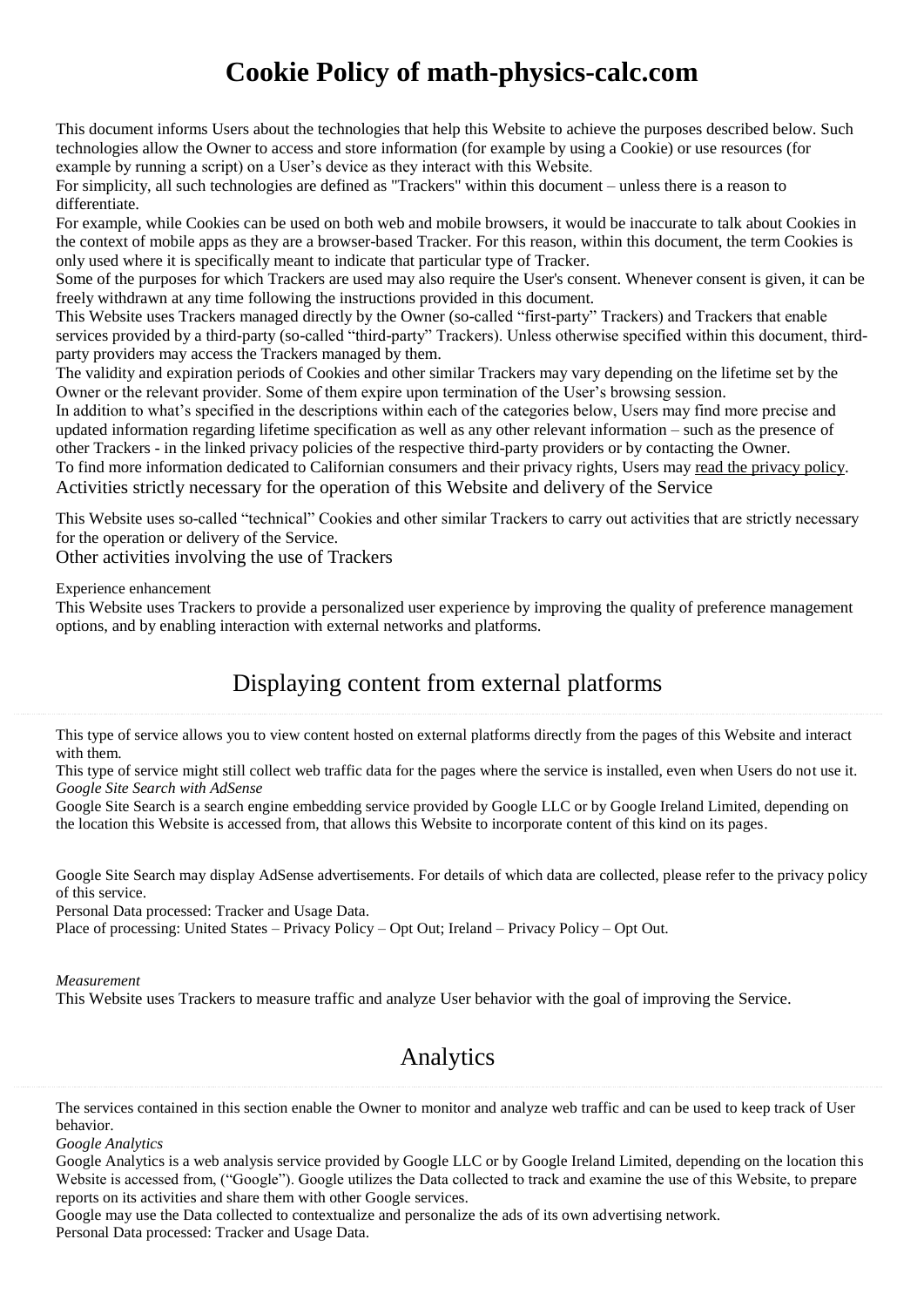# Anonymized analytics services

The services contained in this section allow the Owner, through the use of third-party Trackers, to collect and manage analytics in an anonymized form.

*Google Analytics with anonymized IP (Google LLC)*

Google Analytics is a web analysis service provided by Google LLC ("Google"). Google utilizes the Data collected to track and examine the use of this Website, to prepare reports on its activities and share them with other Google services.

Google may use the Data collected to contextualize and personalize the ads of its own advertising network.

This integration of Google Analytics anonymizes your IP address. It works by shortening Users' IP addresses within member states of the European Union or in other contracting states to the Agreement on the European Economic Area. Only in exceptional cases will the complete IP address be sent to a Google server and shortened within the US.

Personal Data processed: Tracker and Usage Data.

Place of processing: United States – [Privacy](https://policies.google.com/privacy) Policy – Opt [Out.](https://tools.google.com/dlpage/gaoptout?hl=en) Storage duration: up to 1 year

### *Targeting & Advertising*

This Website uses Trackers to deliver personalized marketing content based on User behavior and to operate, serve and track ads.

Some of the advertising services used by the Owner adhere to the IAB [Transparency](https://iabeurope.eu/transparency-consent-framework/) and Consent Framework, an initiative that facilitates responsible privacy practices across the digital advertising industry - providing Users with enhanced transparency and control over how their data are used for advertising tracking purposes. Users can customize their advertising preferences at any time by accessing the advertising preferences panel from within the cookie notice or via the relevant link on this Website.

This Website participates in the IAB Europe Transparency & Consent Framework and complies with its Specifications and Policies.

### Advertising

This type of service allows User Data to be utilized for advertising communication purposes. These communications are displayed in the form of banners and other advertisements on this Website, possibly based on User interests.

This does not mean that all Personal Data are used for this purpose. Information and conditions of use are shown below.

Some of the services listed below may use Trackers to identify Users or they may use the behavioral retargeting technique, i.e. displaying ads tailored to the User's interests and behavior, including those detected outside this Website. For more information, please check the privacy policies of the relevant services.

Services of this kind usually offer the possibility to opt out of such tracking. In addition to any opt-out feature offered by any of the services below, Users may learn more on how to generally opt out of interest-based advertising within the dedicated section "How to opt-out of interest-based advertising" in this document.

Google AdSense (Google LLC)

Google AdSense is an advertising service provided by Google LLC. This service uses the "DoubleClick" Cookie, which tracks use of this Website and User behavior concerning ads, products and services offered.

Users may decide to disable all the DoubleClick Cookies by going to: Google Ad [Settings.](https://adssettings.google.com/authenticated?hl=en)

In order to understand Google's use of data, consult [Google's](https://policies.google.com/technologies/partner-sites) partner policy. Personal Data processed: Tracker and Usage Data. Place of processing: United States – [Privacy](https://policies.google.com/privacy) Policy – Opt [Out.](https://adssettings.google.com/authenticated) Storage duration: up to 1 year

How to manage preferences and provide or withdraw consent

There are various ways to manage Tracker related preferences and to provide and withdraw consent, where relevant: Users can manage preferences related to Trackers from directly within their own device settings, for example, by preventing the use or storage of Trackers.

Additionally, whenever the use of Trackers is based on consent, Users can provide or withdraw such consent by setting their preferences within the cookie notice or by updating such preferences accordingly via the relevant consent-preferences widget, if available.

It is also possible, via relevant browser or device features, to delete previously stored Trackers, including those used to remember the User's initial consent.

Other Trackers in the browser's local memory may be cleared by deleting the browsing history.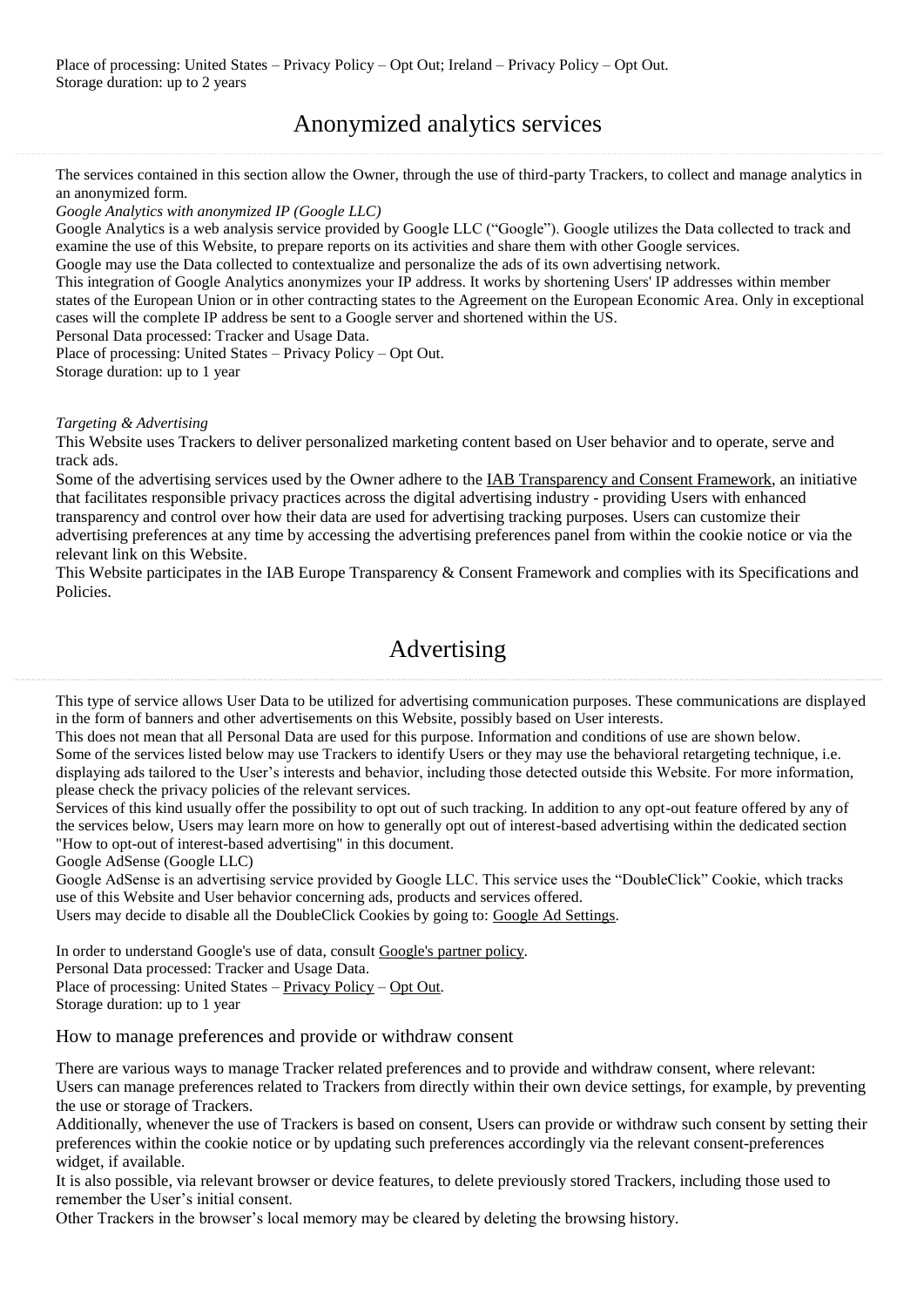With regard to any third-party Trackers, Users can manage their preferences and withdraw their consent via the related optout link (where provided), by using the means indicated in the third party's privacy policy, or by contacting the third party. Locating Tracker Settings

Users can, for example, find information about how to manage Cookies in the most commonly used browsers at the following addresses:

- Google [Chrome](https://support.google.com/chrome/answer/95647?hl=en&p=cpn_cookies)
- [Mozilla](https://support.mozilla.org/en-US/kb/enable-and-disable-cookies-website-preferences) Firefox
- [Apple](https://support.apple.com/guide/safari/manage-cookies-and-website-data-sfri11471/) Safari
- [Microsoft](http://windows.microsoft.com/en-us/windows-vista/block-or-allow-cookies) Internet Explorer
- [Microsoft](https://support.microsoft.com/en-us/help/4027947) Edge
- [Brave](https://support.brave.com/hc/en-us/articles/360022806212-How-do-I-use-Shields-while-browsing)
- [Opera](https://help.opera.com/en/latest/web-preferences/#cookies)

Users may also manage certain categories of Trackers used on mobile apps by opting out through relevant device settings such as the device advertising settings for mobile devices, or tracking settings in general (Users may open the device settings and look for the relevant setting).

How to opt out of interest-based advertising

Notwithstanding the above, Users may follow the instructions provided by [YourOnlineChoices](http://www.youronlinechoices.eu/) (EU), the [Network](https://thenai.org/about-online-advertising/) [Advertising](https://thenai.org/about-online-advertising/) Initiative (US) and the Digital [Advertising](https://www.aboutads.info/consumers/) Alliance (US), [DAAC](https://youradchoices.ca/understanding-online-advertising/) (Canada), [DDAI](http://www.ddai.info/optout) (Japan) or other similar services. Such initiatives allow Users to select their tracking preferences for most of the advertising tools. The Owner thus recommends that Users make use of these resources in addition to the information provided in this document. The Digital Advertising Alliance offers an application called [AppChoices](https://youradchoices.com/appchoices) that helps Users to control interest-based advertising on mobile apps.

### Owner and Data Controller

Maria Ryabova, Russian Federation

Owner contact email: support@math-physics-calc.com

Since the use of third-party Trackers through this Website cannot be fully controlled by the Owner, any specific references to third-party Trackers are to be considered indicative. In order to obtain complete information, Users are kindly requested to consult the privacy policies of the respective third-party services listed in this document.

Given the objective complexity surrounding tracking technologies, Users are encouraged to contact the Owner should they wish to receive any further information on the use of such technologies by this Website.

## Definitions and legal references

### *Personal Data (or Data)*

Any information that directly, indirectly, or in connection with other information — including a personal identification number allows for the identification or identifiability of a natural person.

### *Usage Data*

Information collected automatically through this Website (or third-party services employed in this Website), which can include: the IP addresses or domain names of the computers utilized by the Users who use this Website, the URI addresses (Uniform Resource Identifier), the time of the request, the method utilized to submit the request to the server, the size of the file received in response, the numerical code indicating the status of the server's answer (successful outcome, error, etc.), the country of origin, the features of the browser and the operating system utilized by the User, the various time details per visit (e.g., the time spent on each page within the Application) and the details about the path followed within the Application with special reference to the sequence of pages visited, and other parameters about the device operating system and/or the User's IT environment. *User*

The individual using this Website who, unless otherwise specified, coincides with the Data Subject.

*Data Subject*

The natural person to whom the Personal Data refers.

*Data Processor (or Data Supervisor)*

The natural or legal person, public authority, agency or other body which processes Personal Data on behalf of the Controller, as described in this privacy policy.

*Data Controller (or Owner)*

The natural or legal person, public authority, agency or other body which, alone or jointly with others, determines the purposes and means of the processing of Personal Data, including the security measures concerning the operation and use of this Website. The Data Controller, unless otherwise specified, is the Owner of this Website.

*This Website (or this Application)*

The means by which the Personal Data of the User is collected and processed. *Service*

The service provided by this Website as described in the relative terms (if available) and on this site/application.